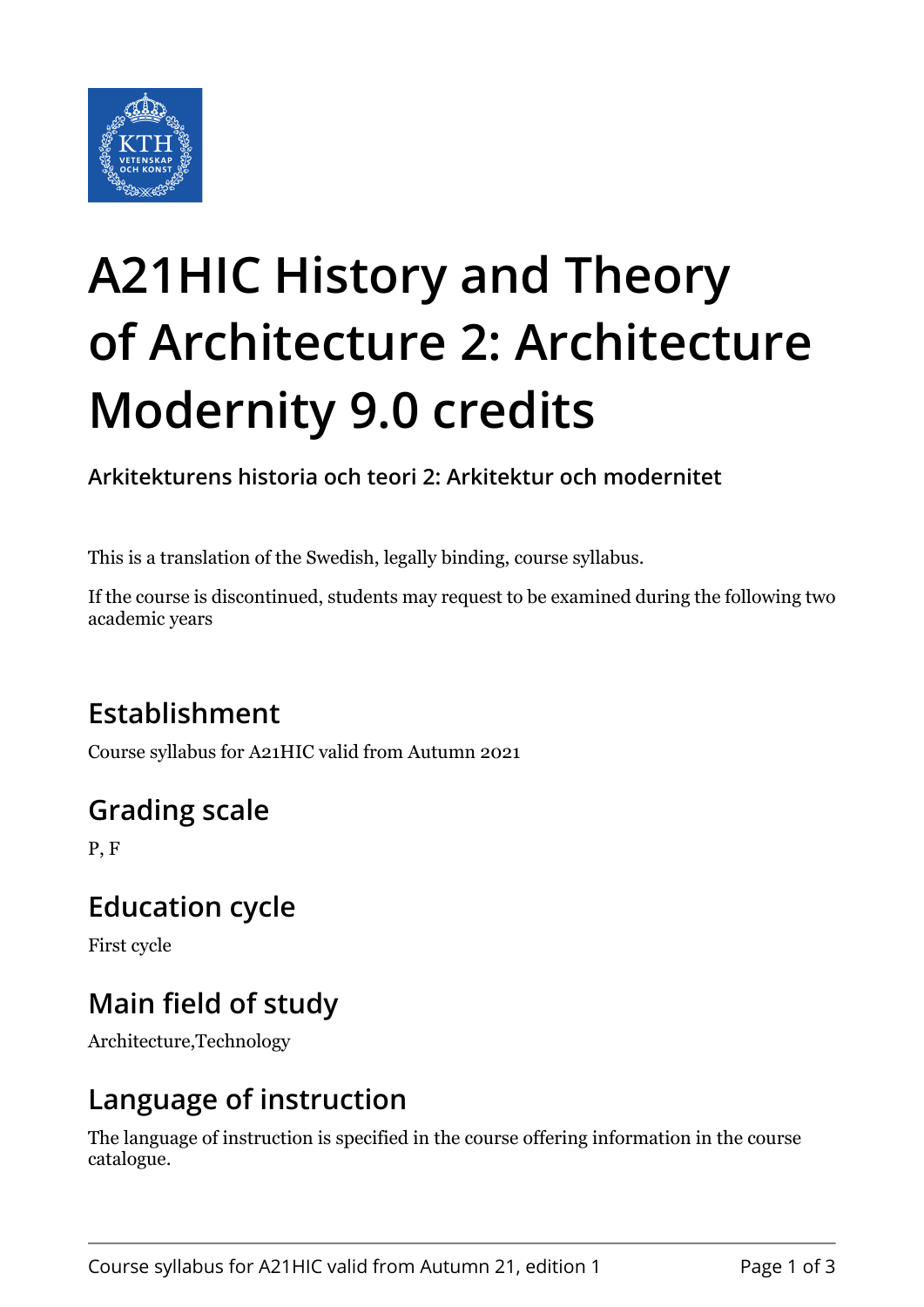## **Intended learning outcomes**

## **Course contents**

This course provides a deeper look at the development of architecture and architectural theory, with an emphasis on the twentieth century but with a look back at the eighteenth and nineteenth as well. We study the historiography of modern architecture, and the course reflects on how we can broaden our perspectives in the writing of history and the models we use for analysis. We also address urban planning issues, with particular emphasis on the relation between modernity and urbanism. The course illuminates architectural practice and theories from various perspectives, including politics, gender, class, ethnicity, media, and consumption.

The course is divided into two parts.

## **Specific prerequisites**

The student must be fully approved in the first academic year, courses and projects.

#### **Examination**

- MOM1 Moment 1, 6.0 credits, grading scale: P, F
- MOM2 Moment 2, 3.0 credits, grading scale: P, F

Based on recommendation from KTH's coordinator for disabilities, the examiner will decide how to adapt an examination for students with documented disability.

The examiner may apply another examination format when re-examining individual students.

#### **Other requirements for final grade**

The learning outcomes are examined through the records of the design process, and through the outcomes of the course specified assignments. To achieve the approved level (pass) students must have approved tasks, including 80% attendance at lectures, seminars, tutorials and reviews.

Special regulations for completion apply. The rules for completion can be found on the programme web.

# **Ethical approach**

- All members of a group are responsible for the group's work.
- In any assessment, every student shall honestly disclose any help received and sources used.